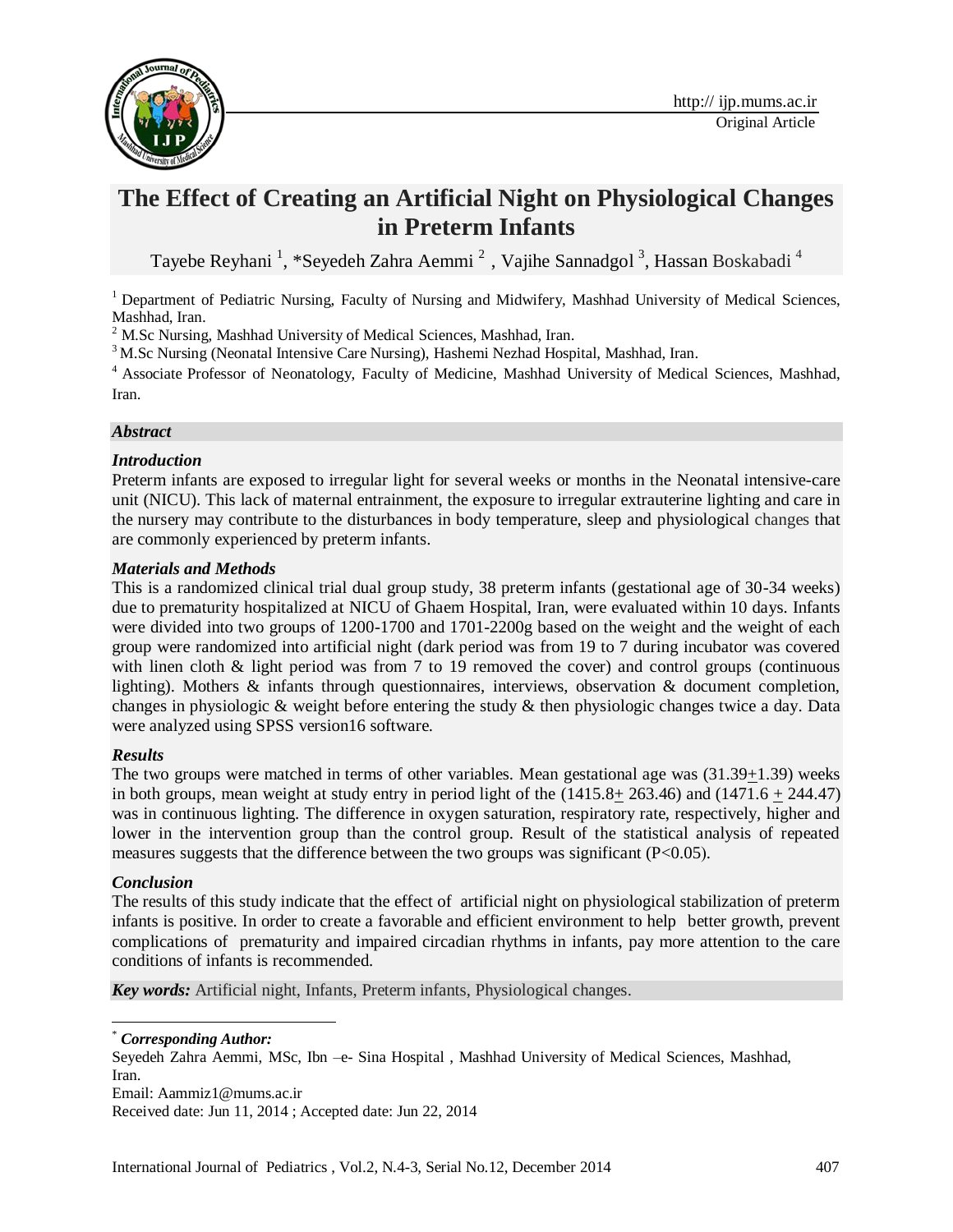# **Introduction**

Preterm birth, a major concern during the perinatal period, has a global annual incidence of around 13 million [\(1\)](#page-5-0). The infant born prematurely is placed in an environment quite unlike that experienced at any other time of life [\(2\)](#page-5-1). Neonatal intensive care unit (NICU) provides excess stimuli, therefore, preterm infants can become overstimulated if cared for in an NICU. An important role of the neonatal nurse while providing care is to promote the preterm infant's growth and development through the control of the NICU environment (3-  $(6)$ .

The fetus develops in an environment rich with auditory, tactile, and kinesthetic sensory stimuli, circadian rhythms provided by the mother, and Near darkness (ND).

The term infant continues to develop in a Cycled light (CL) environment with increasing circadian influences and multiple sensory stimuli. Thus, the needs of preterm infants can not be extrapolated from what is known to be best for fetuses or healthy term infants [\(7\)](#page-5-4). One aim of modern neonatology is to create an environment to mimic that experienced in utero as closely as possible. However, the NICU environment is not optimal for preterm neonates, as it differs significantly from that experienced by the fetus, at least with respect to noise, light, temperature, and handling [\(2\)](#page-5-1).

The American Academy of Pediatrics and the American College of Obstetricians and Gynecologists recommend neonatal care under cycled lighting (CL) conditions (i.e., lights on during daytime and lights off at night) instead of care in a continuous 24 hour bright or irregular Dim lighting (DL) environment [\(8\)](#page-5-5) .

Light has both positive and negative potential effects on health and development. Continuous bright light has been related to

infant stress as manifested in increased activity levels, decreased sleep, and bradycardia. Yet, CL has the potential to promote circadian rhythms with health benefits including hormonal regulation, activity- rest cyclicity, and vital sign regulation [\(7\)](#page-5-4).

The circadian rhythm influences the rhythmic production of several hormones (melatonin, cortisol, growth hormone), respiratory and cardiac function, sleep-wake state, the level of alertness and body temperature. The circadian clock in mammals is located in the suprachiasmatic nuclei in the anterior hypothalamus and is present by 18 weeks of gestation. This master circadian clock organizes and orchestrates the timing of all biological functions, from complicated physiological systems to single cells [\(9\)](#page-5-6).

Thus, growth might either be decreased with the stress related to exposure to bright light or increased with the development of circadian patterns and rest-activity rhythms when exposed to CL. Length of hospitalization is directly related to the infant's ability to gain enough weight to reach discharge weight criteria; thus promotion of growth is a primary goal of neonatal care [\(7\)](#page-5-4).

This study investigated the effect of creating an artificial night on physiological changes in preterm infants in the hope that even a small step to be taken in order to promote growth and health of preterm infants.

# **Materials and Methods**

This was a RCT study on which 38 infants who had a medical condition for stability and in order to gain weight and become mature were hospitalized in the neonatal intensive care ward in Ghaem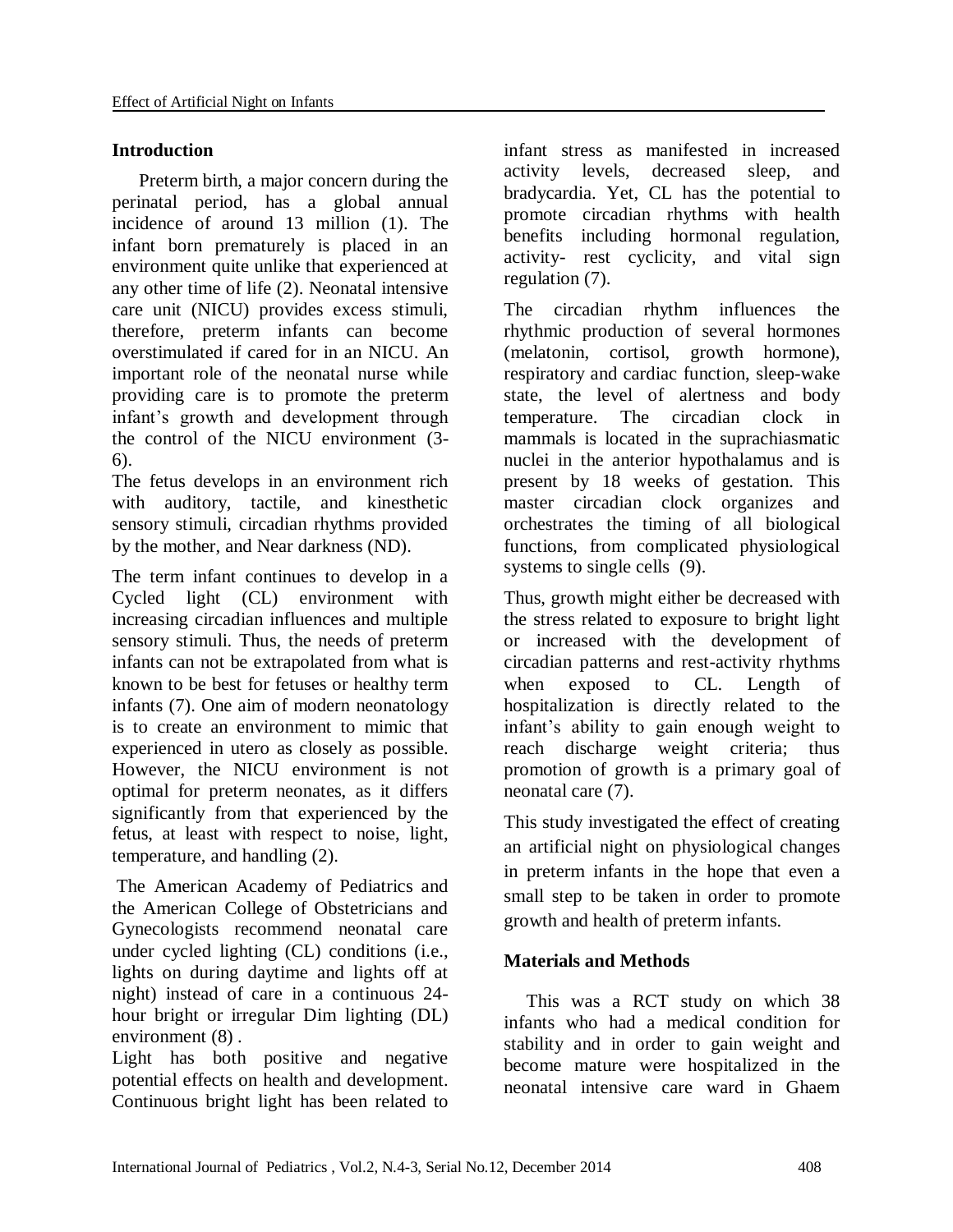Hospital, Mashhad-Iran; were selected( April 2012 to October 2012) .

First infants selected by non-probabilistic method and then divided into two groups by weight 1200-1700g and 1701-2200g and then randomly assigned to one of two groups divided the light period and continuous lighting. Each infant was assessed for 10 days.

Inclusion criteria included: 1200-2200 g birth weight, healthy infants without congenital anomalies, lack of pathologic apnea and feeding through a nasogastric tube or oral gastric and neonatal age range studied was 1-7 days.

Both study groups in demographic variables such as gestational age, age at entry into the study, birth weight and weight at entry into the study, amount of received calories, care time of kangaroo mother care, time Nothing by mouth (NPO) before entering the study, feeding time, type of nutrition, use or nonuse of Aptamil milk and Medium-chain triglycerides (MCT's) oil, also the type of training that about the mother's breast milk was given to the mothers and kind of care they received, were homogeneous.

Demographic characteristics of the mother and infant, infant information before and after inclusion in the study, which was completed daily and during the study.

Credit of collection tools data were evaluated using content validity, to assess reliability, the reliability equivalence was used.

Each study group of infants under continuous and period light illumination, after a minimum of 12 hours of birth and their stability, also feeding through a nasogastric or gastric oral, were care in incubator, in both groups during the study were received similar care.

Infants in the light period, for 10 days, received light in the form of a sequence of day and night. The light from 7 to 19 with the usual light and dark period from 19 to 7 that the lamps were lit room and incubators were covered with cotton fabric.

Incubators coverage from 19 to 7 only when the infant feeding and nursing care was pushed. Infants were monitored throughout the night with pulse oximeter.

Feeding infants in both groups were performed every 2 hours, and most infants were breastfed and formula-fed. The study of the control group was 10 days, in this way, the babies all day long in normal light of ward were.

Vital signs in infants in the intervention group included abdominal breaths in one minute and saturation of arterial oxygen incubated in the supine position, before covering the incubator at 19 and again at 7 am was controlled.

Ambient lighting levels in infant spaces shall be adjustable through a range of at least 10 to no more than 600 lux  $(-1)$  to 60 foot candles), as measured on a horizontal plane at each bedside [\(10\)](#page-5-7). Of course, the light intensity should be reduced during sleep. Using a lux meter with mark Tenma revealed that 17 lux of light to pass through the cotton fabric. For statistical investigation, descriptive statistics (frequency, percentage, and average  $\pm$ normal deviation) were used.

For comparing quantitative findings between groups the statistical test of independent ttest was used. The study was done using SPSS16 statistical software.

# **Results**

In this study, in the control group, 36.8% were female and 63.2% were male, and in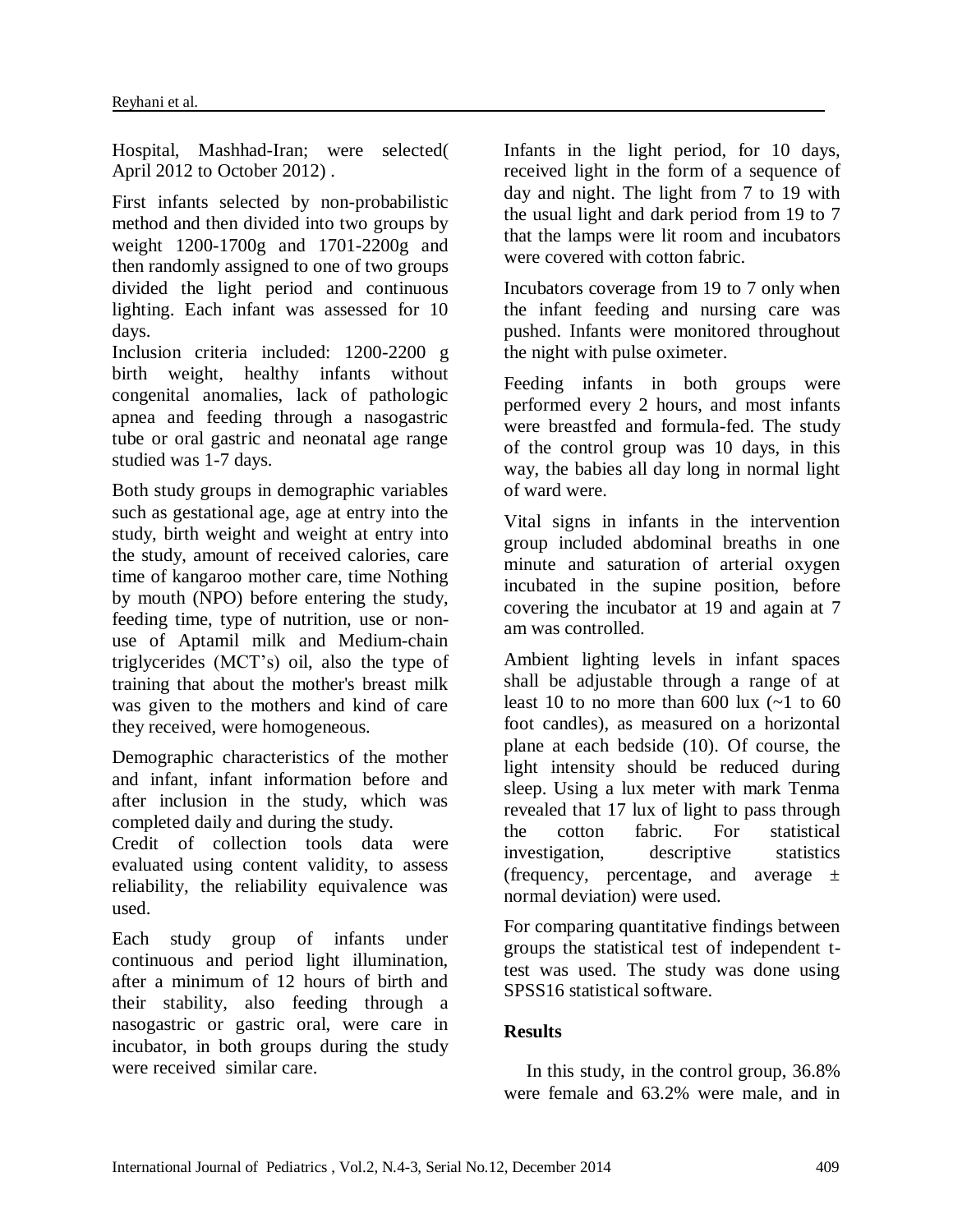the intervention group, 47.4% were female and 52.6% were males.

The mean gestational age of infants in study was 31.39±1.39 that was in the range of 30- 34 weeks. Using an independent t-test revealed that the two groups are equal. Respiratory rate was lower in the intervention group than the control group

(Table.1) and the results of the statistical analysis of repeated measures suggests that

the difference between the two groups was significant (P<0.05).

Results showed that in both study groups, the level of oxygen saturation in the intervention group higher than the control group (Table. 2) and the results of the statistical analysis of repeated measures suggests that the difference between the two groups is significant  $(P<0.05)$ .

**Table 1**: Comparison of mean and standard deviations of respiratory rate in premature infants divided to the two groups under study and control artificial night

| Variables                                                            | Mean $\pm$ SD in artificial night | Mean $\pm$ SD in control group (the | $P -$ |
|----------------------------------------------------------------------|-----------------------------------|-------------------------------------|-------|
|                                                                      | group (the number in minutes)     | number in minutes)                  | value |
| Respiratory rate in first night                                      | $47.15 \pm 10.31$                 | $42.05 \pm 5.06$                    | 0.061 |
| Respiratory rate in first day                                        | $41.05 \pm 7.88$                  | $41.84 \pm 5.14$                    | 0.717 |
| Respiratory rate in second night                                     | $44.47 \pm 7.89$                  | $41.52 \pm 6.02$                    | 0.204 |
| Respiratory rate in second day                                       | $40.57 \pm 6.17$                  | $42.36 \pm 5.95$                    | 0.369 |
| Respiratory rate in third night                                      | $43.26 \pm 5.62$                  | $43.63 \pm 7.99$                    | 0.870 |
| Respiratory rate in third day                                        | $39.73 \pm 4.03$                  | $43.31 \pm 6.28$                    | 0.044 |
| Respiratory rate in                                                  | $40.31 \pm 6.41$                  | $40.73 \pm 5.21$                    | 0.826 |
| fourth night                                                         |                                   |                                     |       |
| Respiratory rate in fourth day                                       | $38.31 \pm 4.73$                  | $41.31 \pm 3.91$                    | 0.040 |
| Respiratory rate in fifth night                                      | $41.21 \pm 6.06$                  | $43.26 \pm 6.17$                    | 0.308 |
| Respiratory rate in fifth day                                        | $39.26 \pm 6.01$                  | $41.26 \pm 6.62$                    | 0.336 |
| Respiratory rate in sixth night                                      | $42.57 \pm 8.73$                  | $42.73 \pm 4.97$                    | 0.946 |
| Respiratory rate in sixth day                                        | $40.31 \pm 9.02$                  | $40.84 \pm 5.02$                    | 0.825 |
| Respiratory rate in seventh                                          | $42.47 \pm 6.31$                  | $41.21 \pm 3.53$                    | 0.452 |
| night                                                                |                                   |                                     |       |
| Respiratory rate in seventh day                                      | $38.26 \pm 4.70$                  | $39.94 \pm 3.65$                    | 0.226 |
| Respiratory rate in eighth night                                     | $40.68 + 6.96$                    | $41.15 \pm 4.32$                    | 0.802 |
| Respiratory rate in eighth day                                       | $37.05 \pm 6.18$                  | $41.68 \pm 5.36$                    | 0.019 |
| Respiratory rate in ninth night                                      | $39.73 \pm 7.27$                  | $41.47 \pm 5.26$                    | 0.355 |
| Respiratory rate in ninth day                                        | $37.47 + 5.71$                    | $40.63 \pm 3.89$                    | 0.054 |
| Respiratory rate in tenth night                                      | $39.05 \pm 6.16$                  | $40.36 \pm 4.03$                    | 0.441 |
| Respiratory rate in tenth day                                        | $35.84 \pm 5.52$                  | $40.47 + 4.15$                      | 0.006 |
| group effect: $P = 0.022$<br>$F = 5.75$                              |                                   |                                     |       |
| period effect : $P < 0.001$<br>$F = 4.4$                             |                                   |                                     |       |
| reciprocal effect : $P = 0.069$ $F = 1.5$                            |                                   |                                     |       |
| (the number in minutes) total mean : artificial night group $= 40.4$ |                                   | control group $=41.4$               |       |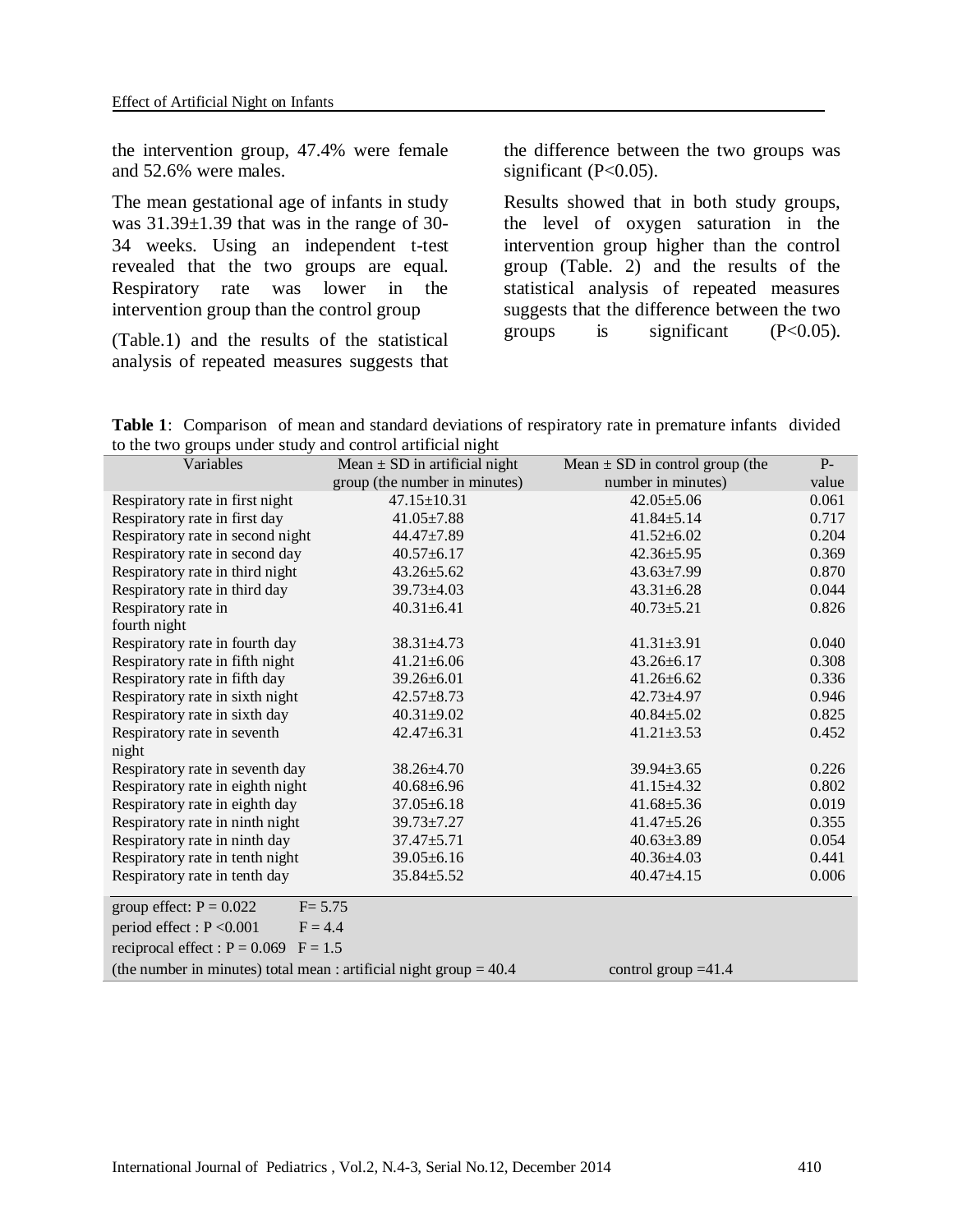| infants divided to the two groups under study and control artificial night |                             |                                |          |  |
|----------------------------------------------------------------------------|-----------------------------|--------------------------------|----------|--|
| Variables                                                                  | Mean $\pm$ SD in artificial | Mean $\pm$ SD in control group | P- value |  |
|                                                                            | night group (percent)       | (percent)                      |          |  |
| Arterial oxygen saturation in first night                                  | $92.94 \pm 3.32$            | $87.73 \pm 1.92$               | 0.211    |  |
| Arterial oxygen saturation in first day                                    | $94.52 \pm 2.98$            | $92.63 \pm 3.16$               | 0.066    |  |
| Arterial oxygen saturation in second night                                 | $92.94 \pm 2.81$            | $92.31 \pm 3.66$               | 0.556    |  |
| Arterial oxygen saturation in second day                                   | $94.84 \pm 3.37$            | $92.52 \pm 3.33$               | 0.040    |  |
| Arterial oxygen saturation in third night                                  | $93.36 \pm 1.80$            | $92.73 \pm 2.46$               | 0.344    |  |
| Arterial oxygen saturation in third day                                    | $94.10 \pm 3.03$            | $93.21 \pm 3.11$               | 0.376    |  |
| Arterial oxygen saturation in fourth night                                 | $93.94 \pm 2.14$            | $91.36 \pm 2.73$               | 0.003    |  |
| Arterial oxygen saturation in fourth day                                   | $95.10 \pm 2.25$            | $91.89 \pm 3.33$               | 0.001    |  |
| Arterial oxygen saturation in fifth night                                  | $93.89 \pm 2.80$            | $92.00 \pm 3.16$               | 0.059    |  |
| Arterial oxygen saturation in fifth day                                    | $95.24 \pm 2.50$            | $91.84 \pm 3.13$               | 0.000    |  |
| Arterial oxygen saturation in sixth night                                  | $94.57 \pm 2.61$            | $92.15 \pm 2.40$               | 0.005    |  |
| Arterial oxygen saturation in sixth day                                    | $95.52 \pm 2.43$            | $92.78 \pm 2.95$               | 0.004    |  |
| Arterial oxygen saturation in seventh night                                | $94.21 \pm 1.58$            | $92.68 \pm 1.56$               | 0.005    |  |
| Arterial oxygen saturation in seventh day                                  | $96.26 \pm 2.13$            | $91.57 \pm 2.45$               | 0.000    |  |
| Arterial oxygen saturation in eighth night                                 | $95.10 \pm 1.72$            | $92.68 \pm 2.47$               | 0.001    |  |
| Arterial oxygen saturation in eighth day                                   | $97.15 \pm 2.38$            | $91.73 \pm .3.46$              | 0.000    |  |
| Arterial oxygen saturation in ninth night                                  | $94.05 \pm 2.06$            | $91.94 \pm 2.39$               | 0.006    |  |
| Arterial oxygen saturation in ninth day                                    | $96.21 \pm 2.69$            | $91.78 \pm 3.01$               | 0.000    |  |
| Arterial oxygen saturation in tenth night                                  | $95.21 \pm 2.01$            | $92.05 \pm 3.20$               | 0.001    |  |
| Arterial oxygen saturation in tenth day                                    | $97.57 \pm 1.86$            | 93.00±3.43                     | 0.000    |  |
| group effect: $P < 0.001$<br>$F = 31.78$                                   |                             |                                |          |  |
| period effect : $P < 0.001$<br>$F = 66.4$                                  |                             |                                |          |  |
| reciprocal effect : $P < 0.001$ F = 63.01                                  |                             |                                |          |  |
| (the number in minutes) total mean : artificial night group $= 94.8$       |                             | control group $=92.0$          |          |  |

# **Table 2**: Comparison of mean and standard deviations of Arterial oxygen saturation in premature

#### **Discussion**

Pattern of respiratory rate in the intervention group before the dark period was higher than the end of the dark period, while in the control group, there is no pattern of respiratory rate during beginning and end of the dark period. In comparing the two groups overall, respiratory rate at the end of the study was significantly lower in intervention group than control group. Also in control group decreased respiratory rate gradually during the study period, but this decrease was lower in compared with the intervention group. Changes in the intervention group decreased oxygen saturation before the beginning of the dark period and an increase in the end of dark, but, changes in the control group were the

same at the beginning and end of the dark period. Brandon et al. [\(7\)](#page-5-4) reported that infants receiving cycled light at birth and 32 weeks' postconceptional age gained weight faster than infants not receiving cycled light until 36 weeks' postconceptional age. There were no differences among the groups in length of hospitalization stay or number of ventilator days. Vásquez-Ruiz et al., showed infants maintained in an light dark cycle gained weight faster than infants in constant light and therefore attained a shorter hospital stay,  $(34.37 \pm 3.12 \text{ vs. } 51.11 \pm 5.29 \text{ days}; P >$ 0.01). Also, light dark cycle infants exhibited improved oxygen saturation and developed a daily melatonin rhythm. In the study of Guyer et al., [\(8\)](#page-5-5) shown a significant reduction of fussing (59.4

minutes/24 hours  $(\pm 25.8 \text{ minutes})$  and